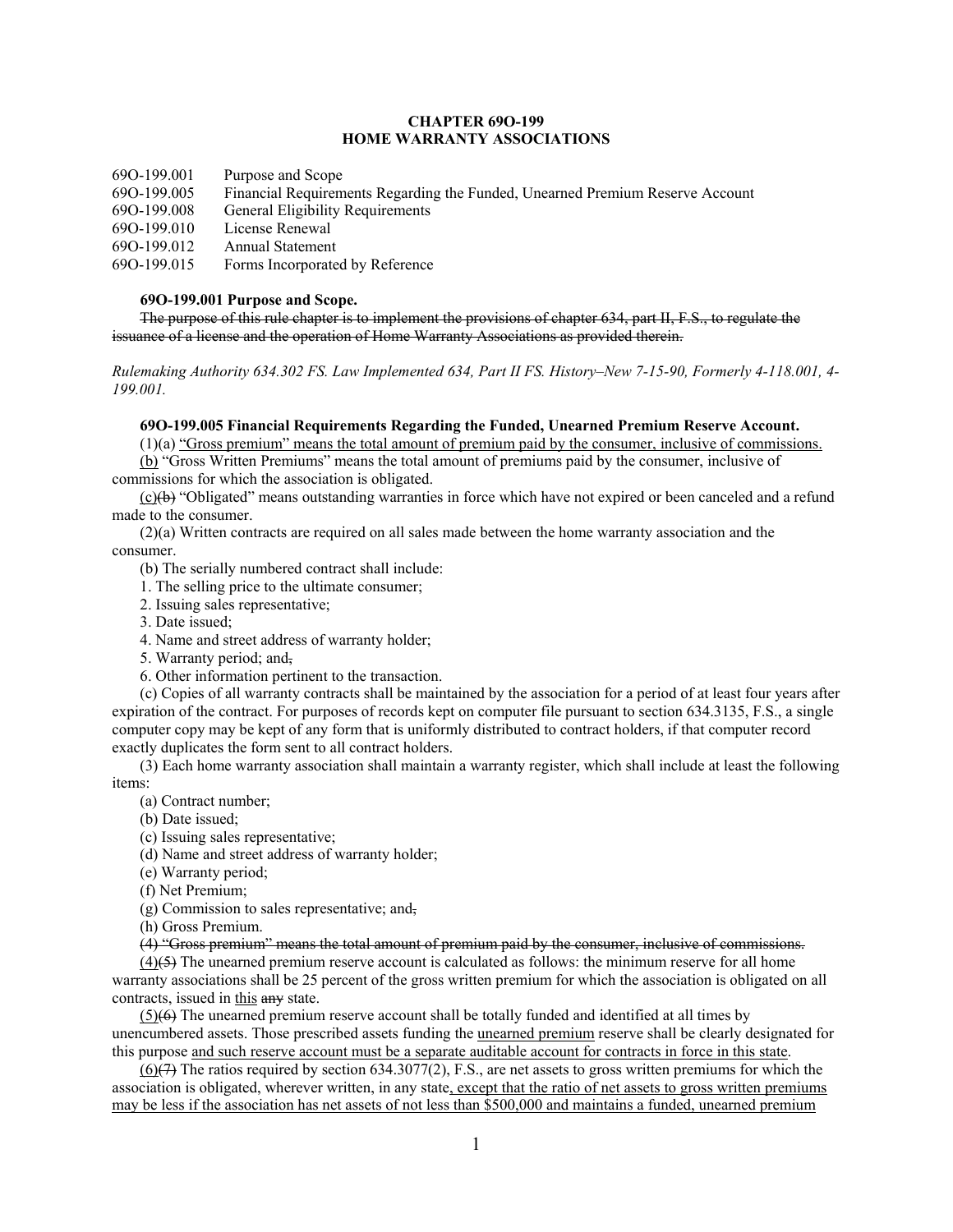reserve account equal to a minimum of 40 percent of the gross written premiums received by it from all warranty contracts in force in this state.

*Rulemaking Authority 634.302 FS. Law Implemented 634.3077 FS. History–New 7-16-92, Formerly 4-199.005.*

## **69O-199.008 Application for License and License Renewal. General Eligibility Requirements.**

Substantial rewording of Rule 69O-199.008, F.A.C. follows. See Florida Administrative Code for present text.

(1) Application for License as a Home Warranty Association

(a) An application for a person applying for a license as a home warranty association consists of the following: 1. Form OIR-C1-490, "Application for License Home Warranty Association," effective 6/20, hereby incorporated by reference and available at www.flrules.org/XXXXX;

2. Form OIR-A3-455, "Home or Service Warranty Association Surety Bond," effective 6/20, hereby incorporated by reference and available at www.flrules.org/XXXXX;

3. Form OIR-C1-144, "Service of Process Consent & Agreement," effective 6/04, hereby incorporated by reference and available at www.flrules.org/XXXXX;

4. Form OIR-C1-905, "Instructions for Furnishing Background Investigative Reports," effective 6/20, hereby incorporated by reference and available at www.flrules.org/XXXXX;

5. Form OIR-C1-938, "Fingerprint Payment and Submission Procedures," effective 6/20, hereby incorporated by reference and available at www.flrules.org/XXXXX;

6. Form OIR-C1-969, "Contractual Liability Policy," effective 6/20, hereby incorporated by reference and available at www.flrules.org/XXXXX;

7. Form OIR-C1-995, "List of Proposed Sales Representatives," effective 10/05, hereby incorporated by reference and available at www.flrules.org/XXXXX;

8. Form OIR-C1-1423, "Biographical Affidavit," effective 6/20, hereby incorporated by reference and available at www.flrules.org/XXXXX; and

9. Form OIR-C1-2221, "Management Information Form," effective 6/20, hereby incorporated by reference and available at www.flrules.org/XXXXX.

(b) A person applying for a license as a home warranty association shall submit the forms listed in paragraph (1)(a) as directed by the Office electronically at https://www.floir.com/iportal.

(2) Annual License Renewal

(a)1. All home warranty association licenses shall expire on June 1.

2. Failure to submit the application for continuance by June 1 shall result in expiration of the license and will require the filing of a new application for licensure.

(b) A licensee seeking to continue operating as a home warranty association shall submit the following:

1. Form OIR-A3-1073, "Application for Renewal of License Home Warranty Association," effective 6/20, hereby incorporated by reference and available at www.flrules.org/XXXXX, filed electronically at https://www.floir.com/iportal and

2. A fee of \$200.00 filed annually in conjunction with the June 1 filing of the Annual Statement.

(c) Any licensee who fails to renew a home warranty association license shall immediately cease and desist from engaging in the home warranty business in the state of Florida. The home warranty association shall honor those home warranty contracts in force until the date of expiration or the date of cancellation and a refund is made to the consumer.

(1) Biographical statements (Form OIR-422 as adopted in rule 69O-199.015, F.A.C., on the following persons shall be included in the application for a Certificate of Authority (COA):

(a) Persons who own or control in excess of five percent of the outstanding stock of the home warranty association; (b) Members of the board of directors of the home warranty association;

(c) All officers who are identified in section 634.306, F.S., and any other individuals who have policy decision making authority;

(d) All officers and directors of any parent corporation or corporations of the home warranty association, if parent exists; and,

(e) All officers and directors of any external management company contracted with the home warranty association, if management company exists, pursuant to paragraph  $(1)(c)$ , above.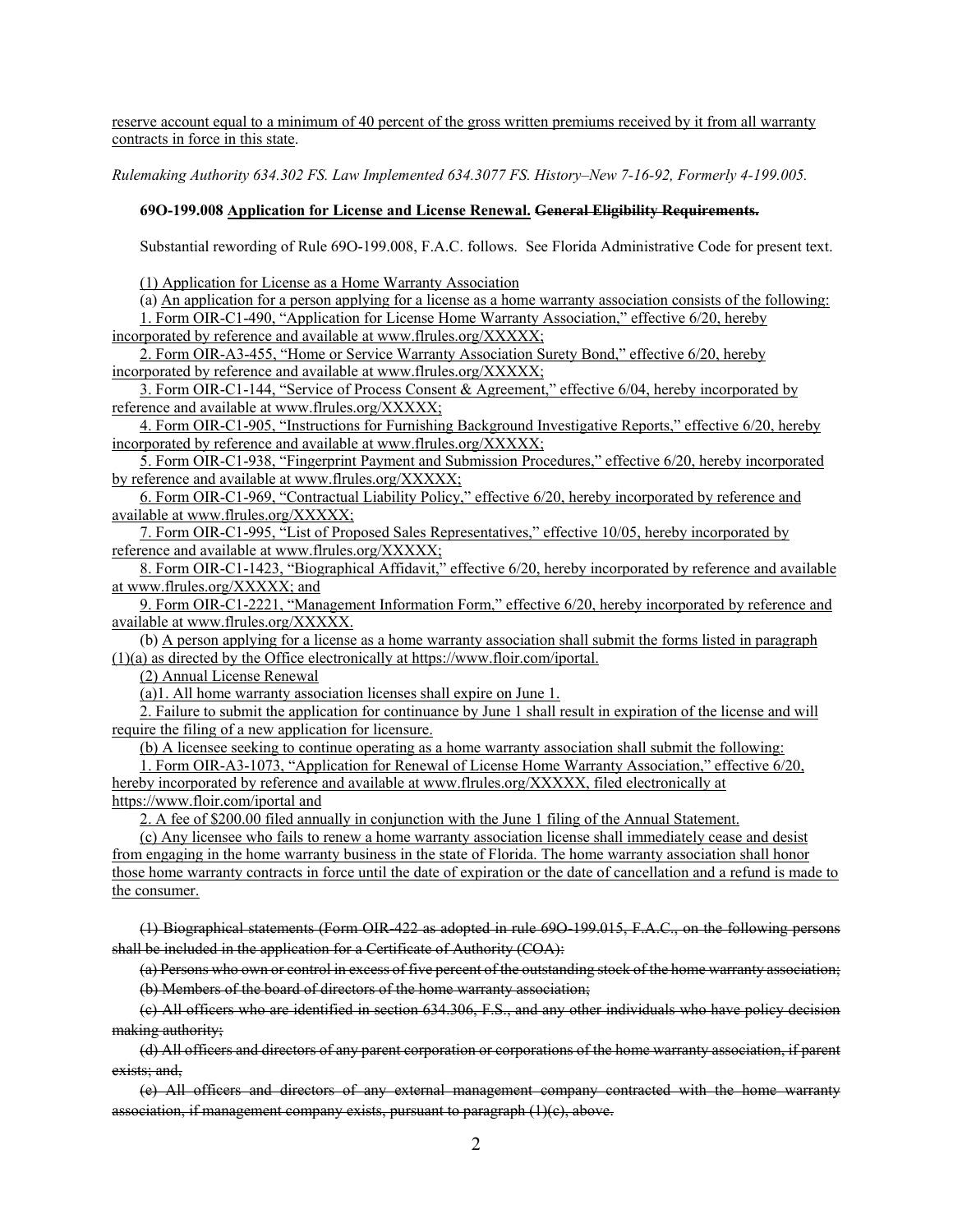(2) This requirement also applies to individuals who, subsequent to the date of application for a COA, become associated with a home warranty association and meet any of the qualifications listed in paragraphs (1)(a) through  $(1)(e)$ , above.

(3) Home warranty associations are required to notify the Office in writing within 15 days of any new officers, directors, or stockholders owning 5% or more of the outstanding voting securities of the home warranty association.

(4) Home warranty associations are required to notify the Office in writing within 15 days of any change in the corporate name, business name, trademark, or emblem of the association.

(5) All filings shall be submitted electronically to http://www.floir.com/iportal.

*Rulemaking Authority 634.302 FS. Law Implemented 624.424, 634.304, 634.306, 624.307, 634.3073, 634.315 FS. History–New 7-16-92, Amended 4-3-94, Formerly 4-199.008, Amended 7-30-17.*

#### **69O-199.010 License Renewal.**

 $(1)(a)$  All home warranty association licenses shall expire on June 1.

(b) The qualified license holder shall file for renewal of its license on the form prescribed by the Office.

(c) The renewal form and a fee of \$200.00 shall be received by the Office annually at least 30 days prior to June 1 of each year. All filings shall be submitted electronically to http://www.floir.com/iportal.

(d) Failure to submit the application for renewal by June 1 shall result in expiration of the license, and will require the filing of a new application for licensure.

 $(2)$ (a) Any licensee who fails to renew said license shall immediately cease and desist from engaging in the Home Warranty business in the State of Florida.

(b) The association shall honor those warranty contracts in force until date of expiration or date of cancellation, with a refund made to the consumer, provided by written contract.

*Rulemaking Authority 634.302 FS. Law Implemented 624.424, 634.307 FS. History–New 7-16-92, Amended 4-3-94, Formerly 4-199.010, Amended 7-30-17.*

### **69O-199.012 Annual Statement.**

(1)(a) An Annual Statement Report shall be filed with the Office of Insurance Regulation, on or before March 1 of each year, on Form OIR-A3-491, "Annual Statement for Home Warranty Association," effective 6/20, hereby incorporated by reference and available at www.flrules.org/XXXXX. The filings shall be submitted electronically via the Office's system at https://www.floir.com/iportal. <del>on the form prescribed by the Office in rule 690-199.015,</del> F.A.C.

(b) If the Annual Statement statement does not include all information requested in the format provided, it will not be deemed filed until all deficiencies are corrected.

(2) A late filing fee will be assessed in accordance with rule chapter 69O-207, F.A.C., for each company that has not filed a complete Annual Statement annual statement in accordance with this rule.

 $(3)(a)$  Any request for an extension of filing the Annual Statement annual report shall be in writing and the reason(s) for the extension explained in detail.

(b) All requests for extension must be filed with the Office fifteen (15) days prior to the deadline date for filing the annual report.

(c) Any request for extension request received less than fifteen (15) days prior to due date will be denied except for unavoidable circumstances, which include for example:

1. Death of key personnel; or

2. Destruction of records by fire, hurricane, or other natural disasters.

(4) All filings shall be submitted electronically at http://www.floir.com/iportal.

*Rulemaking Authority 634.302 FS. Law Implemented 624.307(1), 624.424, 634.313 FS. History–New 7-16-92, Amended 4-3-94, Formerly 4-199.012, Amended 7-30-17.*

#### **69O-199.015 Forms Incorporated by Reference.**

(1) The following forms are incorporated into this rule chapter by reference to implement the provisions of chapter 634, part II, F.S.:

| $\overline{\phantom{a}}$<br>ш | ------<br>. |
|-------------------------------|-------------|
|                               |             |